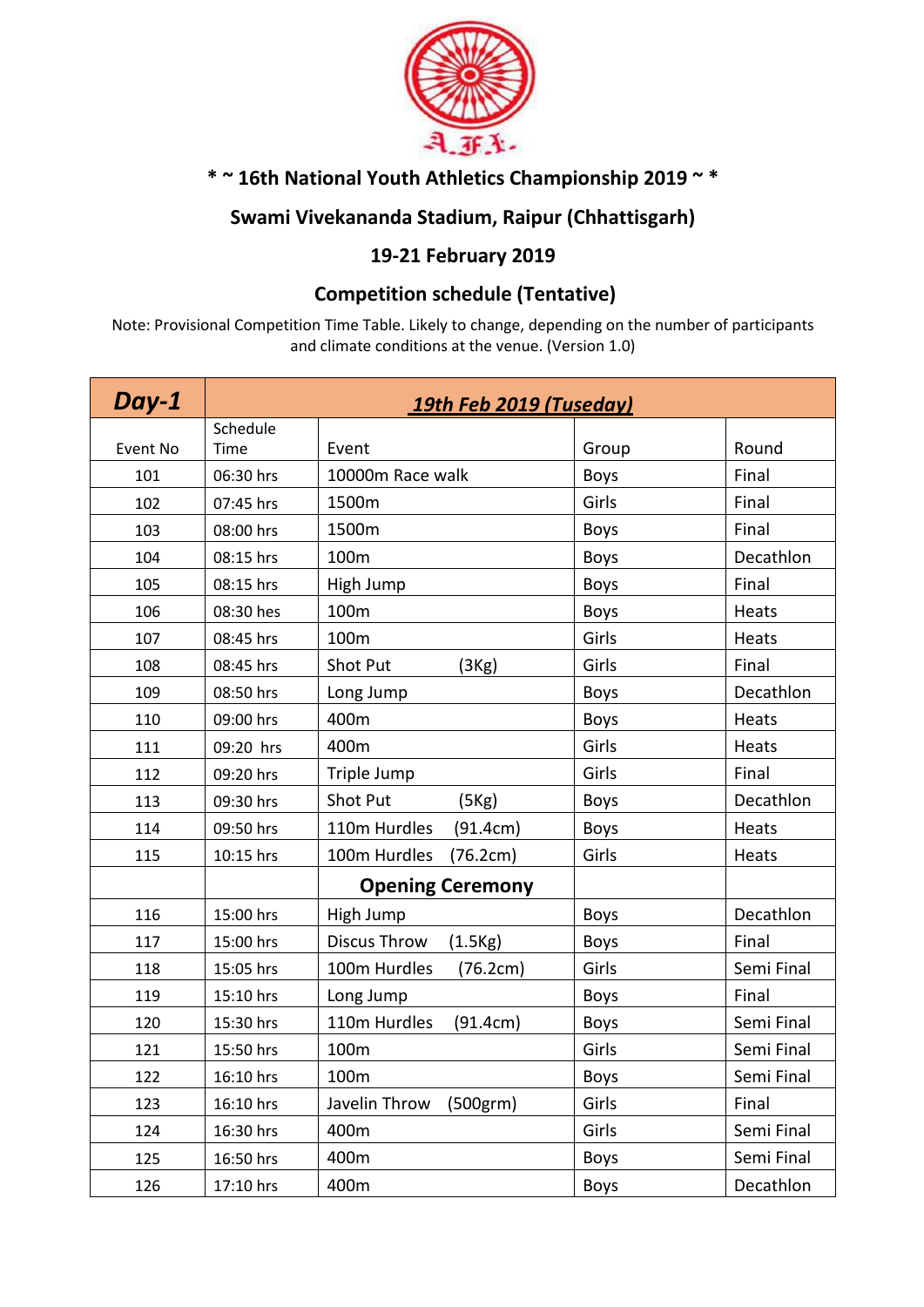

# **\* ~ 16th National Youth Athletics Championship 2019 ~ \***

### **Swami Vivekananda Stadium, Raipur (Chhattisgarh)**

### **19-21 February 2019 Competition schedule (Tentative)**

Note: Provisional Competition Time Table. Likely to change, depending on the number of participants and climate conditions at the venue. (Version 1.0)

| Day-2 | 20th Feb 2019 (Wednesday) |                                        |             |            |  |
|-------|---------------------------|----------------------------------------|-------------|------------|--|
| 201   | 07:00 hrs                 | 110m Hurdles<br>(91.4cm)               | <b>Boys</b> | Decathlon  |  |
| 202   | 07:30 hrs                 | 110m Hurdles<br>(91.4cm)               | <b>Boys</b> | Final      |  |
| 203   | 07:45 hrs                 | <b>Discus Throw</b><br>(1.5Kg)         | <b>Boys</b> | Decathlon  |  |
| 204   | 07:50 hrs                 | 100m Hurdles<br>(76.2cm)               | Girls       | Heptathlon |  |
| 205   | 08:10 hrs                 | 100m Hurdles<br>(76.2cm)               | Girls       | Final      |  |
| 206   | 08:30 hrs                 | 100m                                   | Girls       | Final      |  |
| 207   | 08:40 hrs                 | 100m                                   | <b>Boys</b> | Final      |  |
| 208   | 08:50 hrs                 | Javelin Throw<br>(700 <sub>gr</sub> m) | <b>Boys</b> | Final      |  |
| 209   | 09:00 hrs                 | 400m                                   | Girls       | Final      |  |
| 210   | 09:10 hrs                 | Pole Vault                             | <b>Boys</b> | Decathlon  |  |
| 211   | 09:15 hrs                 | 400m                                   | <b>Boys</b> | Final      |  |
| 212   | 09:20 hrs                 | High Jump                              | Girls       | Heptathlon |  |
|       |                           | <b>Break</b>                           |             |            |  |
| 213   | 15:00 hrs                 | 400m Hurdles<br>(91.4cm)               | <b>Boys</b> | Heats      |  |
| 214   | 15:10 hrs                 | Javelin Throw<br>(700grm)              | <b>Boys</b> | Decathlon  |  |
| 215   | 15:20 hrs                 | 400m Hurdles<br>(76.2cm)               | Girls       | Heats      |  |
| 216   | 15:25 hrs                 | Shot Put<br>(3Kg)                      | Girls       | Heptathon  |  |
| 217   | 15:30 hrs                 | <b>Discus Throw</b><br>(1Kg)           | Girls       | Final      |  |
| 218   | 15:40 hrs                 | 200m                                   | Girls       | Heats      |  |
| 219   | 15:45 hrs                 | High Jump                              | Girls       | Final      |  |
| 220   | 16:00 hrs                 | 200m                                   | <b>Boys</b> | Heats      |  |
| 221   | 16:00 hrs                 | Triple Jump                            | <b>Boys</b> | Final      |  |
| 222   | 16:30 hrs                 | 800m                                   | Girls       | Heats      |  |
| 223   | 16:30 hrs                 | Shot Put<br>(5Kg)                      | <b>Boys</b> | Final      |  |
| 224   | 16:45 hrs                 | 800m                                   | <b>Boys</b> | Heats      |  |
| 225   | 17:00 hrs                 | 200m                                   | Girls       | Heptathlon |  |
| 226   | 17:15 hrs                 | 1500m                                  | <b>Boys</b> | Decathlon  |  |
| 227   | 17:30 hrs                 | 3000m                                  | Girls       | Final      |  |
| 228   | 17:45 hrs                 | 3000m                                  | <b>Boys</b> | Final      |  |
| 229   | 18:00 hrs                 | Medley relay                           | Girls       | Heats      |  |
| 230   | 18:15 hrs                 | Medley relay                           | <b>Boys</b> | Heats      |  |